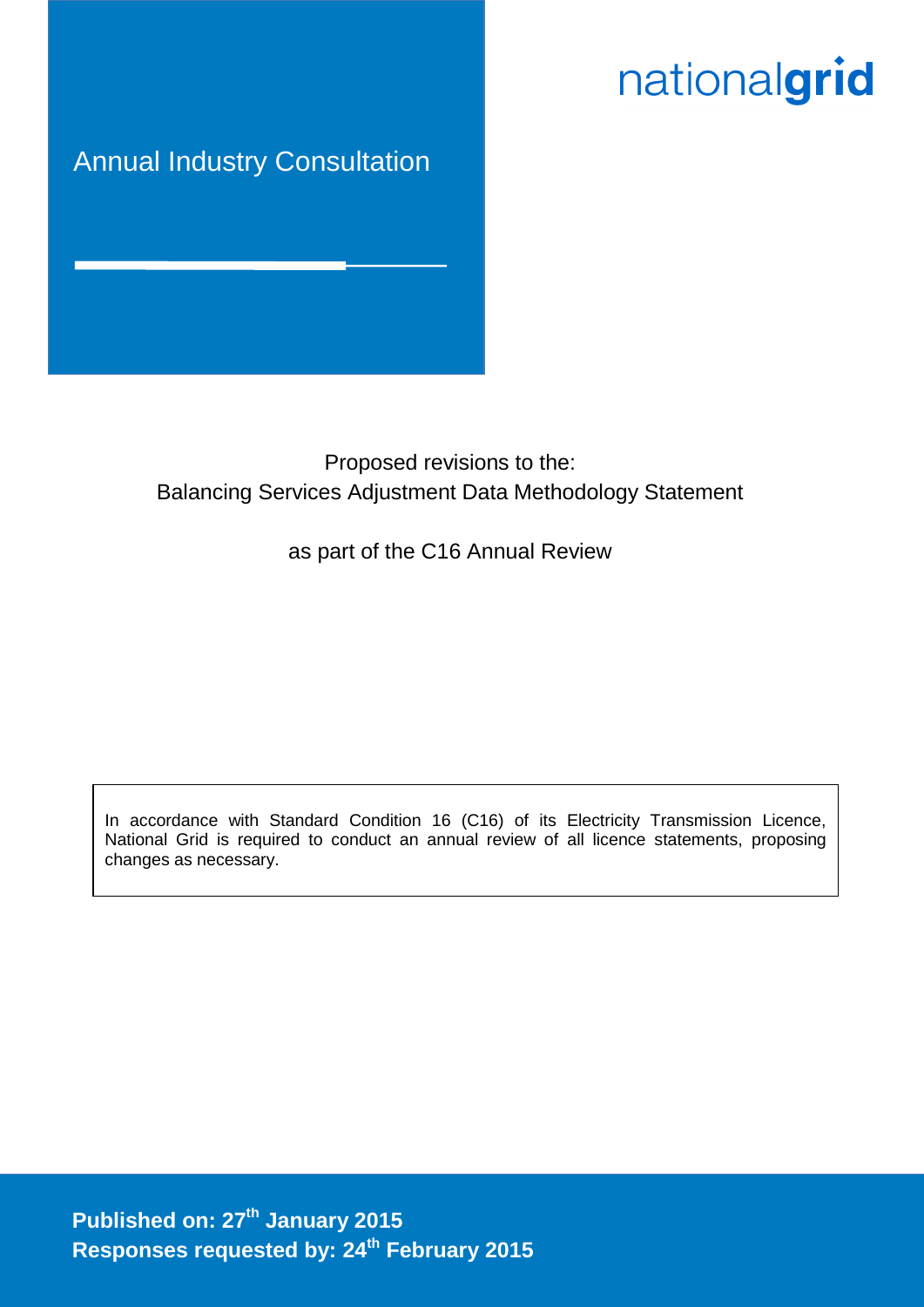### **Executive Summary**

This consultation has been produced under Condition C16 of the Transmission Licence to undertake an annual review of National Grid's C16 Statements.

As a result, a change is proposed to the following document:

Balancing Services Adjustment Data Methodology Statement (BSAD)

In accordance with Licence Condition C16 5 (b) the following documents were reviewed with no changes proposed:

- Applicable Balancing Services Volume Data Methodology Statement (ABSVD)
- **•** Procurement Guidelines

-

- System Management Action Flagging Methodology Statement (SMAF)
- Balancing Principles Statement (BPS)

The BSAD has been updated with a housekeeping amendment to provide further clarity on the determination of the allocation of costs into Settlement Periods through the Buy Price Adjuster (BPA) for BM Start-Up when it is called upon.

It is recognised that, pending the Balancing and Settlement Code (BSC) modification P305 and separate engagement with industry on the treatment of the new balancing services in cash-out, further changes may be required to the C16 statements in 2015<sup>1</sup>. However, since these are pending agreement, confirmation and/or approval these will form separate interim C16 review(s).

The change to the BSAD is detailed in Section 2 of this consultation.

National Grid welcomes industry views on the proposed changes, and invites views on any other aspects of the subject documents for further consideration.

Responses are required by **24 th February 2015**. Details on how to make a response can be found in Section 7.

Following receipt of responses to this consultation, National Grid will prepare and submit a report to the Authority by 3<sup>rd</sup> March 2015. This consultation, industry responses and the consultation report will all be published at the link below:

[http://www2.nationalgrid.com/uk/industry-information/electricity-codes/balancing](http://www2.nationalgrid.com/uk/industry-information/electricity-codes/balancing-framework/c16-consultations/)[framework/c16-consultations/](http://www2.nationalgrid.com/uk/industry-information/electricity-codes/balancing-framework/c16-consultations/)

Current versions of the above documents can be found at the following link

[http://www2.nationalgrid.com/uk/industry-information/electricity-codes/balancing](http://www2.nationalgrid.com/uk/industry-information/electricity-codes/balancing-framework/transmission-license-c16-statements/)[framework/transmission-license-c16-statements/](http://www2.nationalgrid.com/uk/industry-information/electricity-codes/balancing-framework/transmission-license-c16-statements/)

<sup>1</sup> Consequential changes to the SMAF and BSAD have been identified that may be required in to implement P305 (EBSCR Developments) depending on the content of the final proposal and its subsequent Approval. Furthermore, if accepted Supplemental Balancing Reserve (SBR) and/or Demand Side Balancing Reserve (DSBR) actions were to be taken into account in cash-out, changes for these new balancing services would also be required to be made to the SMAF and BSAD.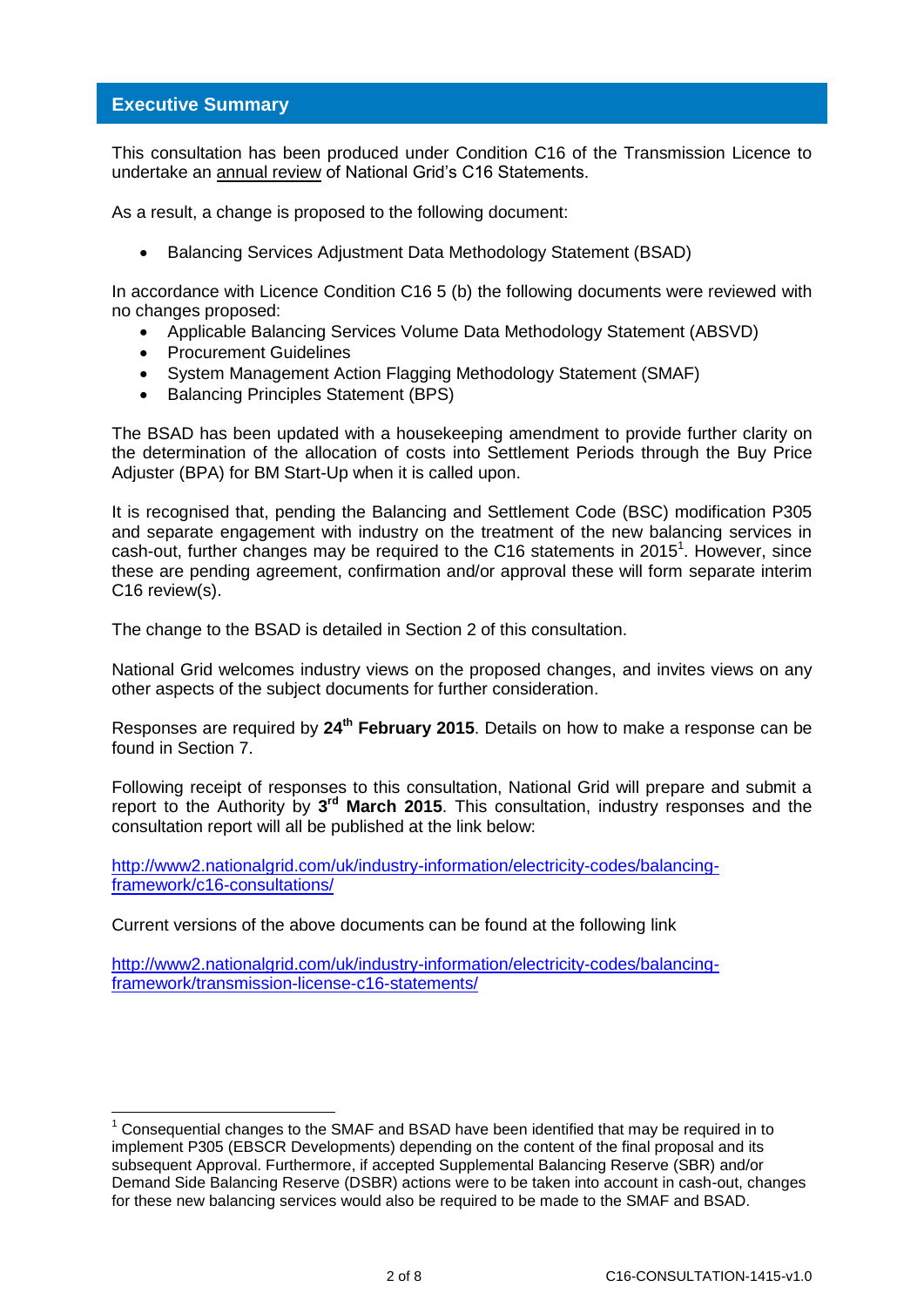If you have any questions about this document please contact:

Sally Lewis

Senior Commercial Analyst National Grid

Tel: 01926 656984 Email: [balancingservices@nationalgrid.com](mailto:balancingservices@nationalgrid.com)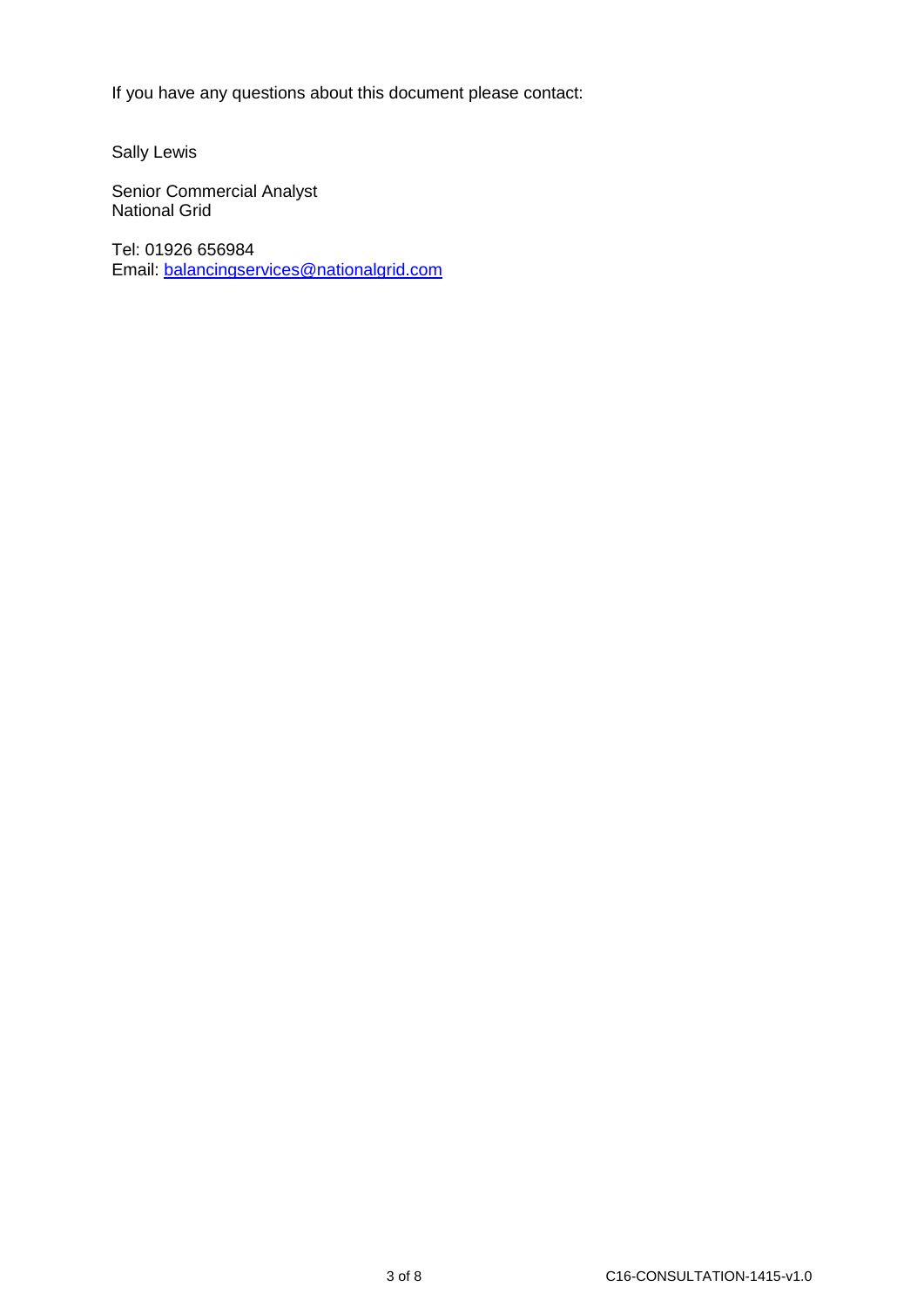# **Contents**

| 3 <sup>1</sup> |                                                                           |  |
|----------------|---------------------------------------------------------------------------|--|
|                |                                                                           |  |
|                |                                                                           |  |
|                |                                                                           |  |
|                |                                                                           |  |
|                | Appendix C - Revised Procurement Guidelines  Error! Bookmark not defined. |  |
|                |                                                                           |  |
|                |                                                                           |  |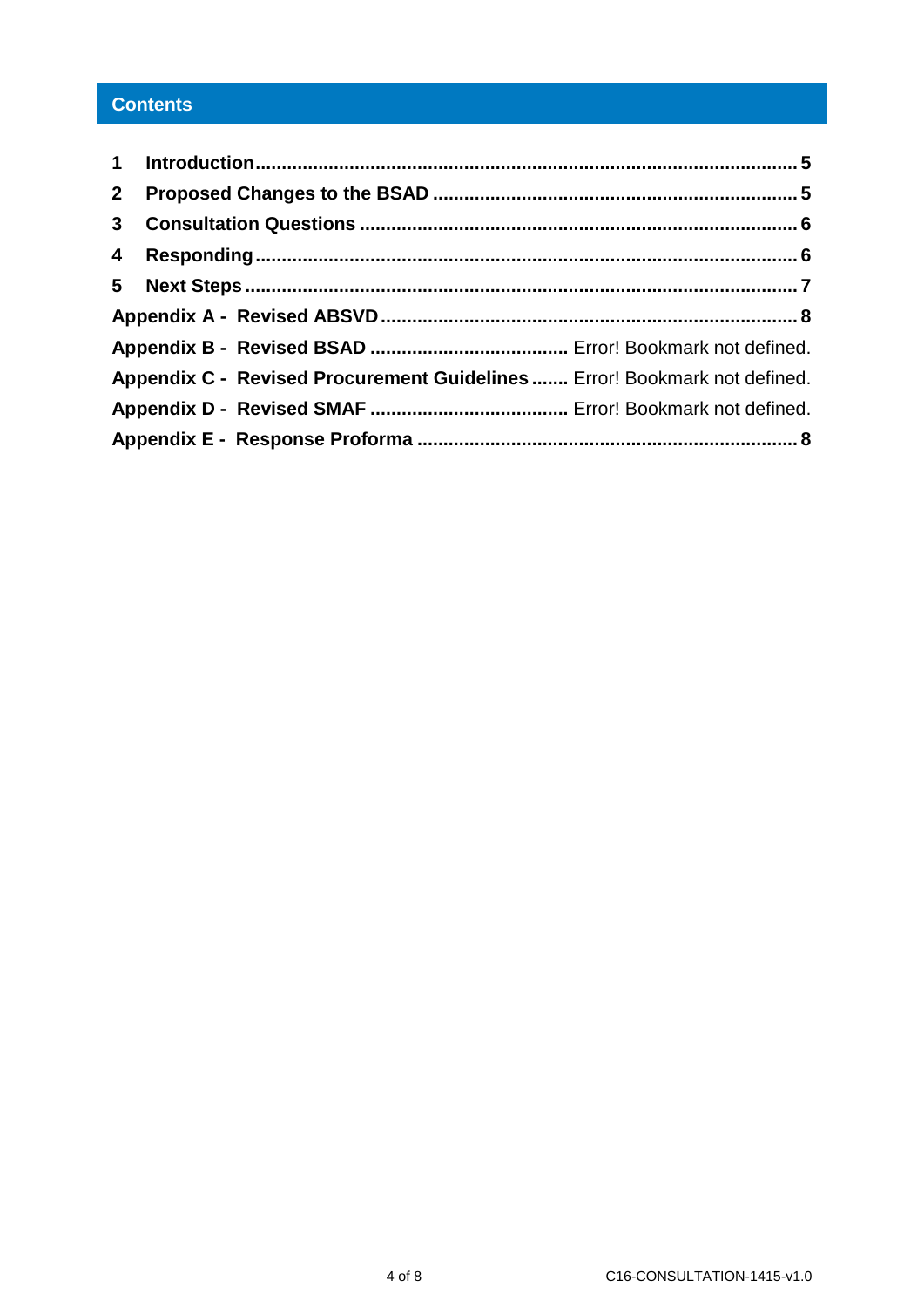### <span id="page-4-0"></span>1 **Introduction**

In accordance with Standard Condition 16 (C16) of its Electricity Transmission Licence, National Grid is required to conduct an annual review of all licence statements and, if appropriate, to propose changes to these documents.

The purpose of the annual review and consultation is to ensure that each of the applicable documents remains current by seeking industry views on any proposed changes. Proposed changes can only become effective if approved by the Authority.

As a result, a change is proposed to the following document:

• Balancing Services Adjustment Data Methodology Statement (BSAD)

In accordance with Licence Condition C16 5 (b) the following documents were reviewed with no changes proposed:

- Applicable Balancing Services Volume Data Methodology Statement (ABSVD)
- Procurement Guidelines
- System Management Action Flagging Methodology Statement (SMAF)
- Balancing Principles Statement (BPS)

It is recognised that, pending the Balancing and Settlement Code (BSC) modification P305 and separate engagement with industry on the treatment of the new balancing services in cash-out, further changes may be required to the C16 statements in 2015<sup>2</sup>. However, since these are pending agreement, confirmation and/or approval these will form separate interim C16 review(s).

### <span id="page-4-1"></span>2 **Proposed Changes to the BSAD**

A housekeeping amendment is proposed to the BSAD to provide further clarity on how the Settlement Periods to which availability costs of a BM Start-Up service are allocated are determined for the purposes of applying those costs to cash-out through the Buy Price Adjuster (BPA).

The existing wording states that the periods are "identified by National Grid at the time of instruction", however the windows for allocation of the BPA are deduced on an ex ante basis. When a BM Start-Up instruction is issued, the system will automatically determine which target peak that instruction relates to. Each target peak has associated Settlement Periods assigned to it that are identified in order to apply the BPA into cash-out. These windows of associated Settlement Periods are reviewed and determined periodically to ensure they continue to be appropriate.

Changes are detailed in Table 1 below.

-

#### **Table 1 – Proposed changes to the BSAD**

| <b>Reference</b> | <b>Change</b>                                        |
|------------------|------------------------------------------------------|
| Title Page       | Change to Effective Date<br>Change to Version Number |

 $2$  Consequential changes to the SMAF and BSAD have been identified that may be required in to implement P305 (EBSCR Developments) depending on the content of the final proposal and its subsequent Approval. Furthermore, if accepted Supplemental Balancing Reserve (SBR) and/or Demand Side Balancing Reserve (DSBR) actions were to be taken into account in cash-out, changes for these new balancing services would also be required to be made to the SMAF and BSAD.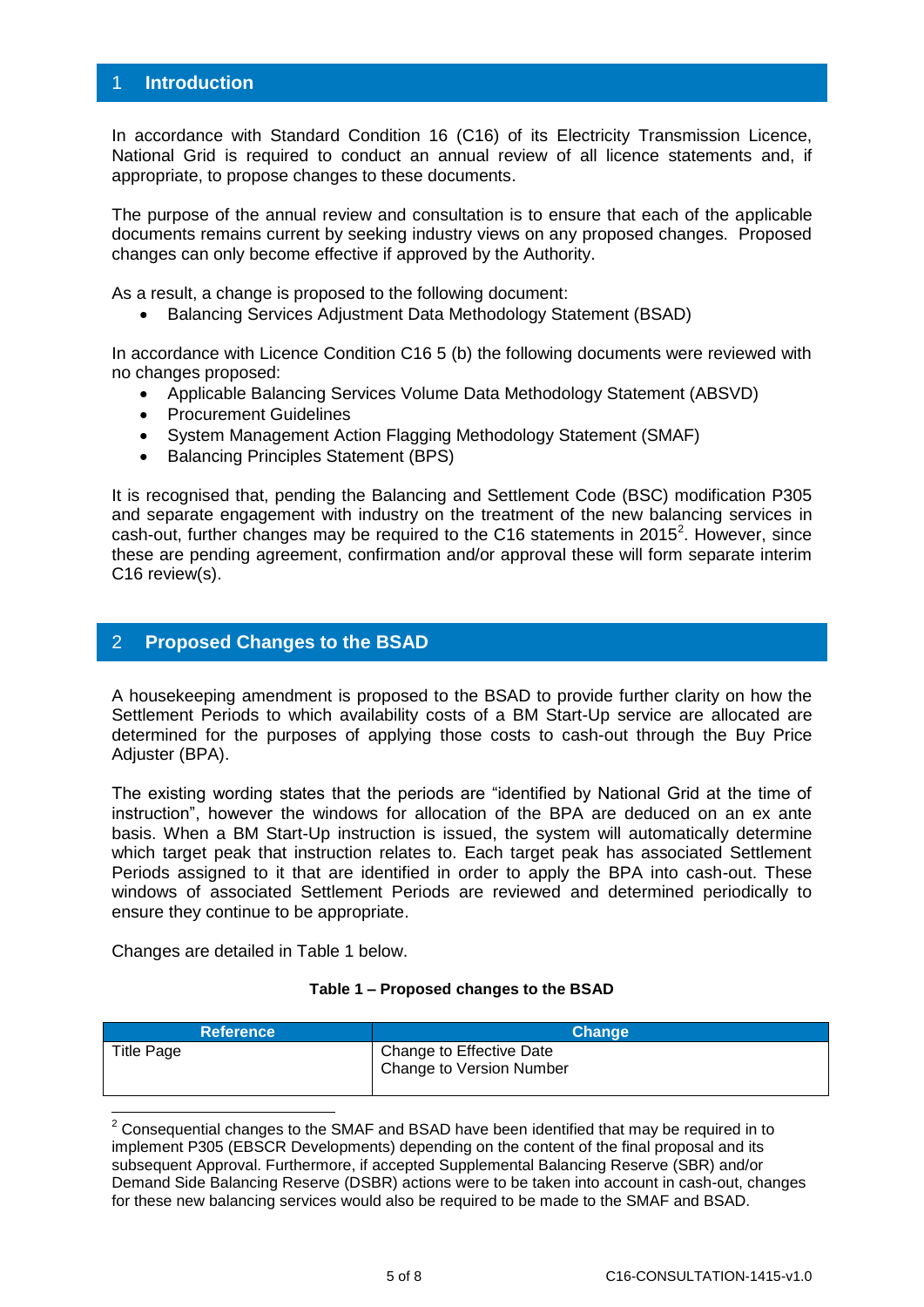| <b>Reference</b> | <b>Change</b>                                                                          |
|------------------|----------------------------------------------------------------------------------------|
| Page 3           | Update to version control table                                                        |
| Page 14          | Deletion of text:<br>"(as identified by National Grid at the time of<br>instruction)." |
|                  | Insertion of text:<br>"(based on periodically reviewed windows)."                      |

The proposed changes detailed above are shown in a changed marked version of the BSAD attached as Appendix A.

#### *Consultation Question 1*

*Do you agree that the changes proposed to the BSAD shown in Table 1 have been implemented correctly to the BSAD in Appendix A?*

#### *Consultation Question 2*

*Do you agree that the changes proposed to the BSAD shown in Table 1 and in Appendix A, should be made?*

#### *Consultation Question 3*

*Do you have any other comments in relation to the changes proposed to the BSAD?*

#### <span id="page-5-0"></span>3 **Consultation Questions**

The consultation questions detailed here are also summarised within a response proforma as Appendix B.

#### **BSAD**

#### *Consultation Question 1*

*Do you agree that the changes proposed to the BSAD shown in Table 1 have been implemented correctly to the BSAD in Appendix A?*

#### *Consultation Question 2*

*Do you agree that the changes proposed to the BSAD shown in Table 1 and in Appendix A, should be made?*

#### *Consultation Question 3*

*Do you have any other comments in relation to the changes proposed to the BSAD?*

#### <span id="page-5-1"></span>4 **Responding**

Responses should be submitted by replying to the consultation questions within the response proforma, attached as Appendix E and e-mailing the completed proforma to [balancingservices@nationalgrid.com](mailto:balancingservices@nationalgrid.com)

If you do not wish any elements of your response to be made publicly available, please mark these as confidential.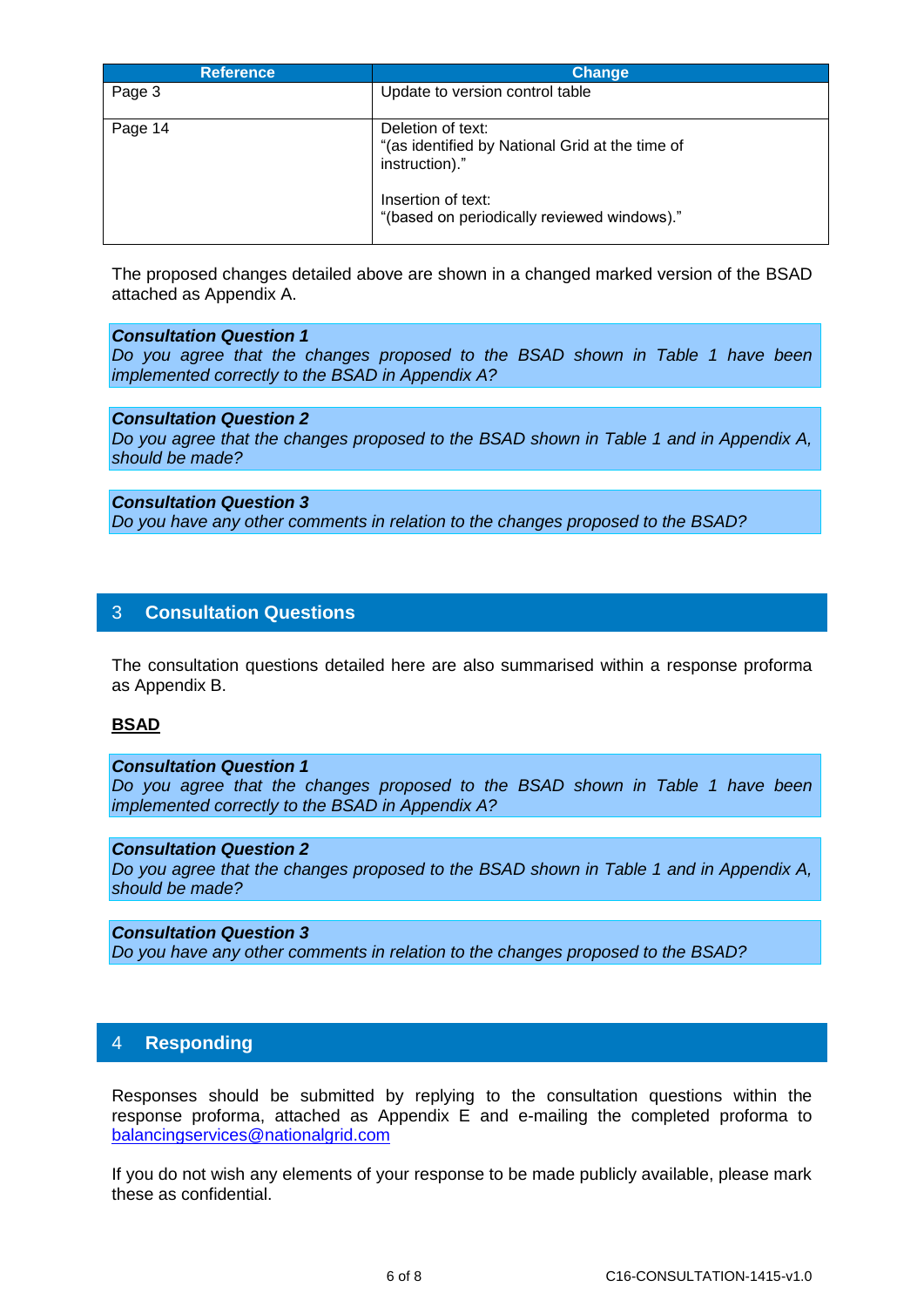The consultation period for this document is 28 days. Responses should be returned no later than **24th February 2015.** Following the consultation, a report will be produced and submitted to the Authority within seven days of the consultation close. Due to the timescales for the Authority report, it may not be possible to accept late consultation responses.

It is envisaged that, unless directed otherwise by the Authority, the implementation date for each of the revised documents will be 1<sup>st</sup> April 2015.

### <span id="page-6-0"></span>5 **Next Steps**

Following receipt of responses to this consultation, National Grid will prepare and submit a report to the Authority in accordance with Electricity Transmission Licence Standard Condition C16 paragraph (8). The consultation document, consultation report, and all responses, will be published on National Grid's website:

[http://www2.nationalgrid.com/uk/industry-information/electricity-codes/balancing-framework/c16](http://www2.nationalgrid.com/uk/industry-information/electricity-codes/balancing-framework/c16-consultations/) [consultations/](http://www2.nationalgrid.com/uk/industry-information/electricity-codes/balancing-framework/c16-consultations/)

The current versions of the subject documents referred to in this report can be found at the following link:

[http://www2.nationalgrid.com/UK/Industry-information/Electricity-codes/Balancing](http://www2.nationalgrid.com/UK/Industry-information/Electricity-codes/Balancing-framework/Transmission-license-C16-statements/)[framework/Transmission-license-C16-statements/](http://www2.nationalgrid.com/UK/Industry-information/Electricity-codes/Balancing-framework/Transmission-license-C16-statements/)